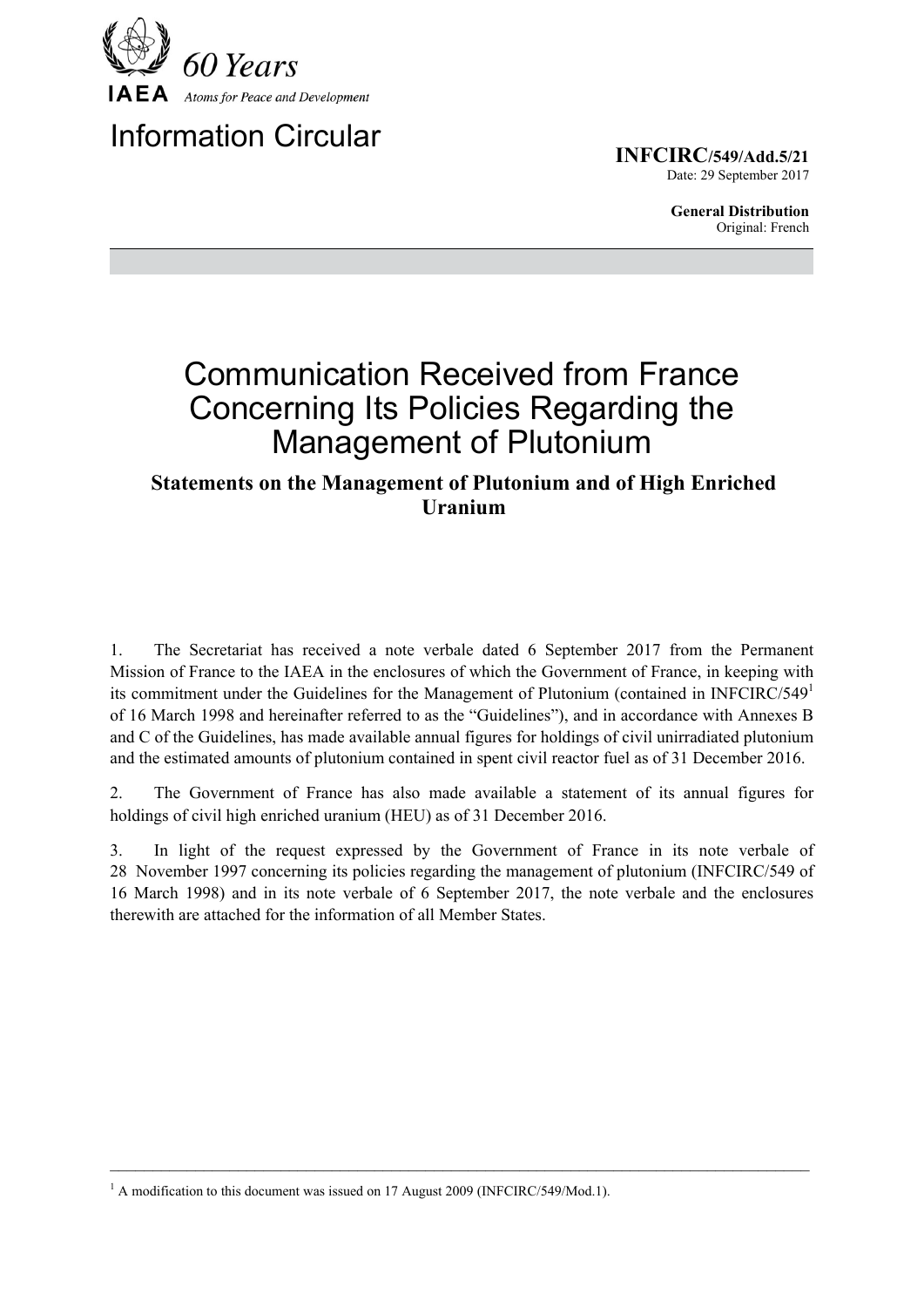#### **Liberty — Equality — Fraternity French Republic**

### *Permanent Mission of France to the United Nations Office and the International Organizations in Vienna*

Vienna, 6 September 2017

2017-3103461

The Permanent Mission of France to the United Nations Office and the International Organizations in Vienna presents its compliments to the Director General of the International Atomic Energy Agency and, in accordance with Annexes B and C of the Guidelines for the Management of Plutonium (INFCIRC/549), has the honour to send him the figures for holdings of civil plutonium and civil high enriched uranium in France as of 31 December 2016.

The Permanent Mission of France to the United Nations Office and the International Organizations in Vienna avails itself of this opportunity to assure the Director General of the International Atomic Energy Agency of its highest consideration.

(signed)

Enc.: 3 pages

Director General International Atomic Energy Agency

Vienna

Schwarzenbergplatz 16 – 1010 Vienna – Austria Tel.: 43.1.501.82.322 – Fax: 43.1.501.82.329 www.delegfrance-onu-vienne.org – del.fra.onu@org-france.at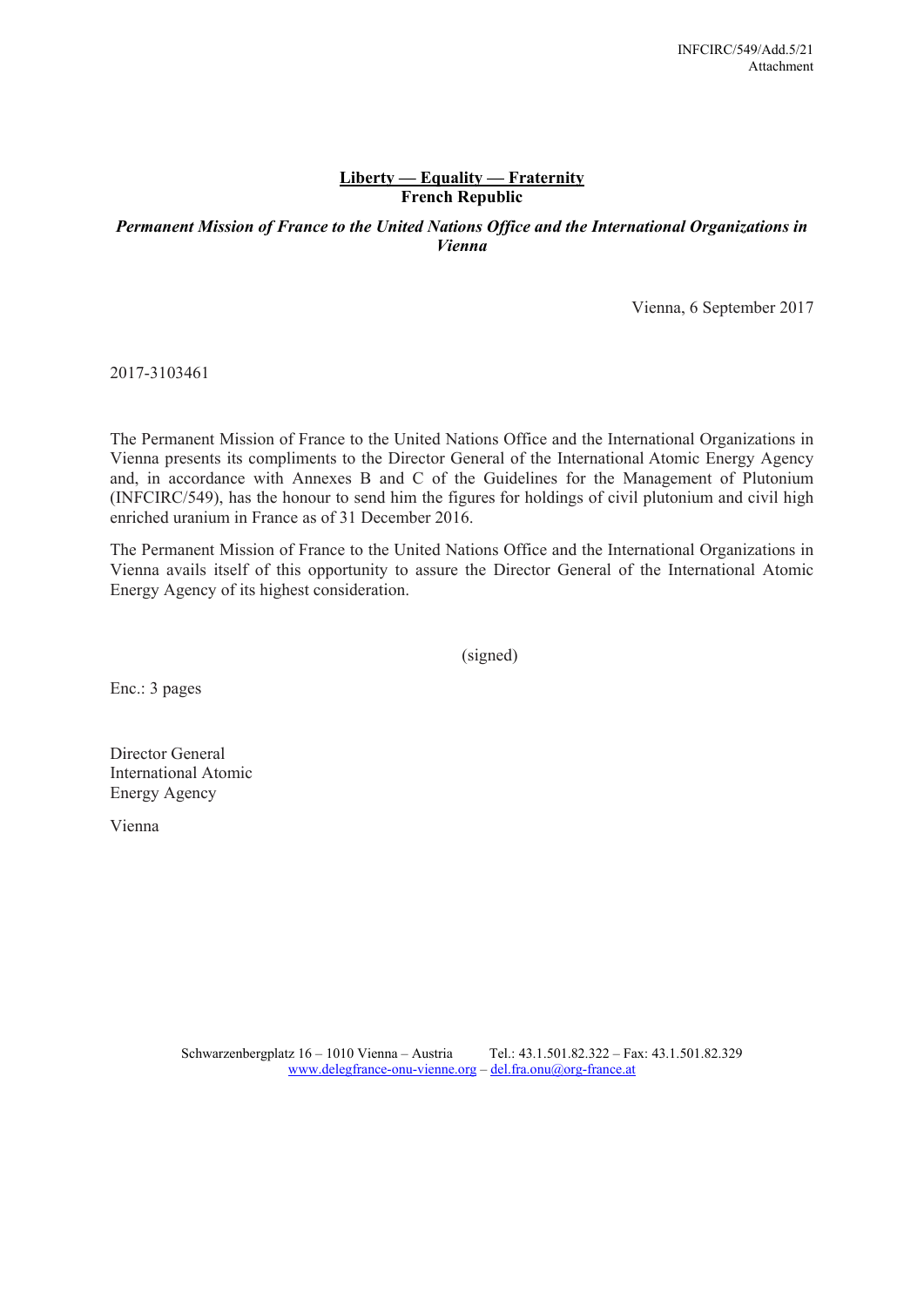## *ANNEX B*

### *ANNUAL FIGURES FOR HOLDINGS OF CIVIL UNIRRADIATED PLUTONIUM*

|                                                                                                                                                                                                             | As of 31 December 2016                                                                                           |           |  |
|-------------------------------------------------------------------------------------------------------------------------------------------------------------------------------------------------------------|------------------------------------------------------------------------------------------------------------------|-----------|--|
|                                                                                                                                                                                                             | (2015 figures in brackets)<br>Rounded to 100 kg plutonium with<br>quantities less than 50 kg reported as<br>such |           |  |
|                                                                                                                                                                                                             | <b>National total in tonnes</b>                                                                                  |           |  |
| 1. Unirradiated separated plutonium in product stores at<br>reprocessing plants.                                                                                                                            | 43.8                                                                                                             | (43.6)    |  |
| 2. Unirradiated separated plutonium in the course of<br>fabrication and plutonium contained in unirradiated semi-<br>fabricated or unfinished products at fuel or other fabricating<br>plants or elsewhere. | 9.2                                                                                                              | (8.9)     |  |
| 3. Plutonium contained in unirradiated MOX fuel or other<br>fabricated products at reactor sites or elsewhere.                                                                                              | 28.1                                                                                                             | (26.7)    |  |
| 4. Unirradiated separated plutonium held at facilities other<br>than those stated in lines 1 and 2.                                                                                                         | 0.5                                                                                                              | (0.5)     |  |
| Total (lines $1+2+3+4$ )                                                                                                                                                                                    | 81.7                                                                                                             | (79.7)    |  |
|                                                                                                                                                                                                             |                                                                                                                  |           |  |
| $(i)$ Plutonium included in lines 1–4 above and belonging to<br>foreign bodies                                                                                                                              | 16.3                                                                                                             | (16.3)    |  |
| (ii) Plutonium in any of the forms in lines $1-4$ above held in<br>locations in other countries and therefore not included above                                                                            | $50 \text{ kg}$                                                                                                  | (< 50 kg) |  |
| <i>(iii)</i> Plutonium included in lines 1–4 above which is in<br>international shipment prior to its arrival in the recipient State                                                                        | $\boldsymbol{0}$                                                                                                 | (0)       |  |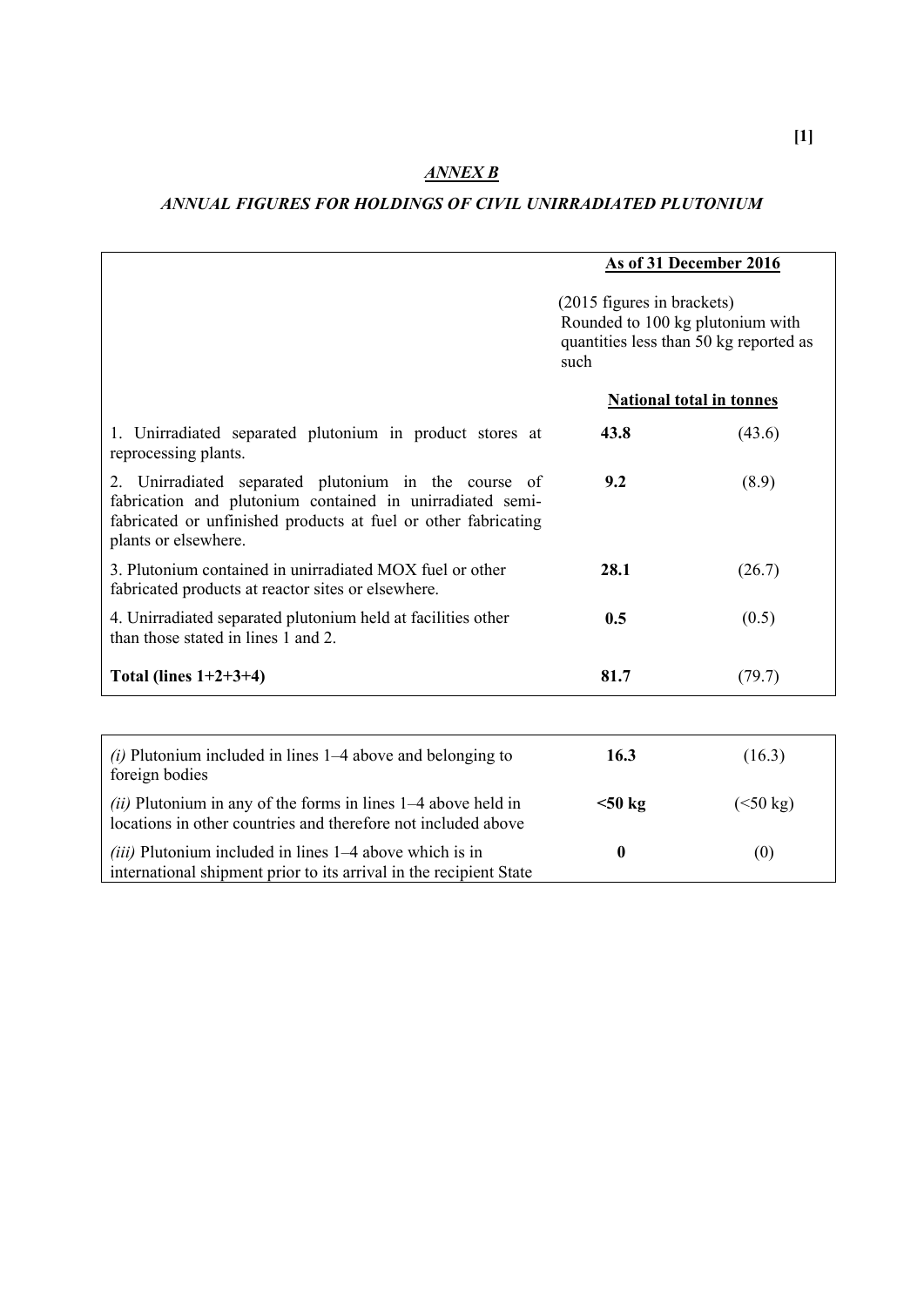#### *ANNEX C*

|                                                                                                            | As of 31 December 2016<br>(2015 figures in brackets)<br>Rounded to 100 kg plutonium with<br>quantities less than 500 kg reported as<br>such<br><b>National total in tonnes</b> |         |
|------------------------------------------------------------------------------------------------------------|--------------------------------------------------------------------------------------------------------------------------------------------------------------------------------|---------|
|                                                                                                            |                                                                                                                                                                                |         |
|                                                                                                            |                                                                                                                                                                                |         |
| 1. Plutonium contained in spent fuel at civil reactor sites.                                               | 126.4                                                                                                                                                                          | (122.8) |
| 2. Plutonium contained in spent fuel at reprocessing plants.                                               | 155.0                                                                                                                                                                          | (152.4) |
| 3. Plutonium contained in spent fuel held at facilities other than<br>those stated in lines 1 and 2 above. | 6.4                                                                                                                                                                            | (6.4)   |
| Total (lines $1+2+3$ )                                                                                     | 287.8                                                                                                                                                                          | (281.7) |

#### *ESTIMATED AMOUNTS OF PLUTONIUM CONTAINED IN SPENT CIVIL REACTOR FUEL*

Definitions:

- Line 1: covers estimated amounts of plutonium contained in fuel discharged from civil reactors;

- Line 2: covers estimated amounts of plutonium contained in fuel received at reprocessing plants but not yet reprocessed;

- Line 3: covers estimated amounts of plutonium located at research centres as well as discards.